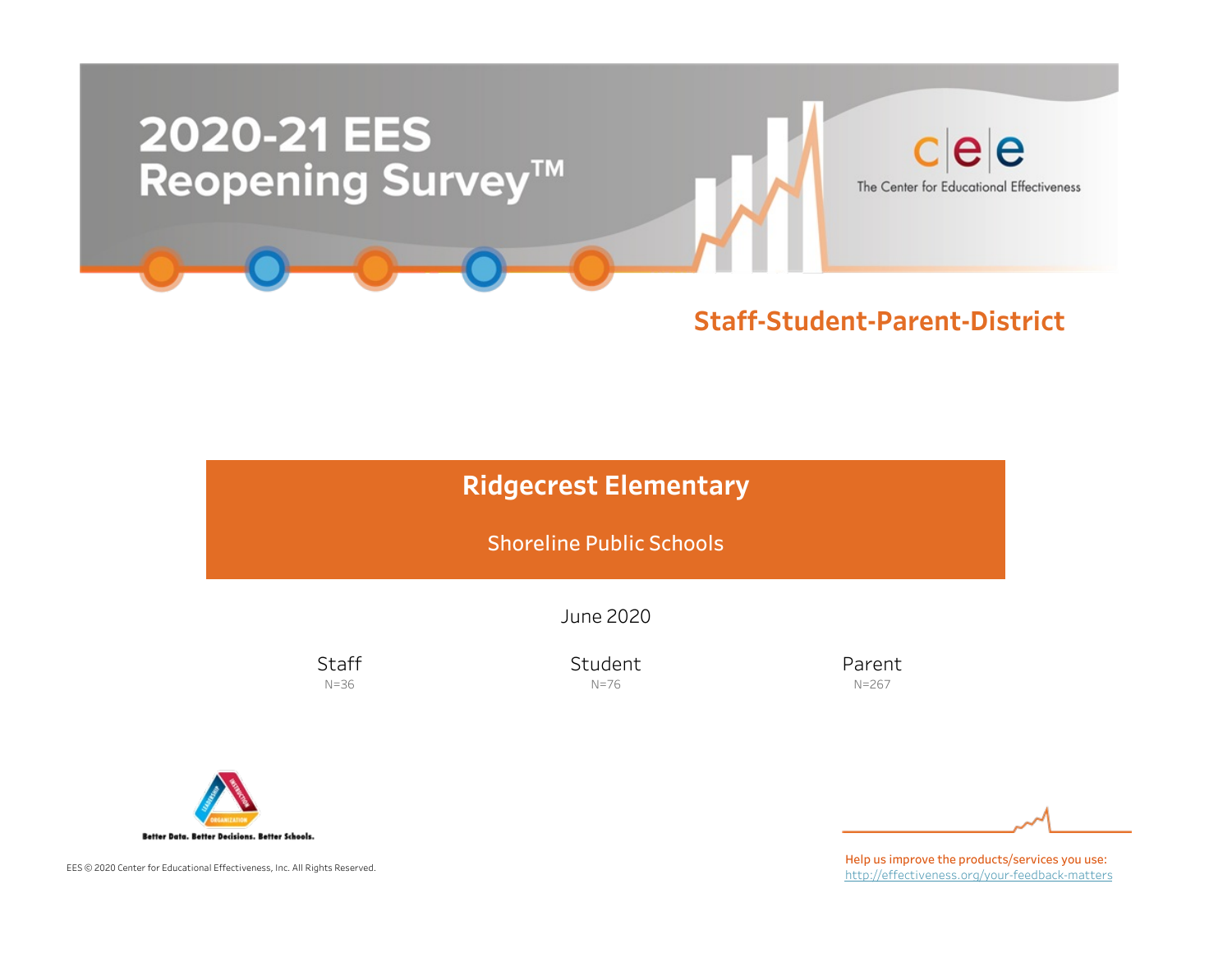## **O** Safe and Supportive Learning Environment Ridgecrest Elementary

# What is the most pressing need for you and your child this Fall?

|                                      |         |       | Ranked 1st Ranked 2nd Ranked 3rd Ranked 4th Ranked 5th |     |     |     |
|--------------------------------------|---------|-------|--------------------------------------------------------|-----|-----|-----|
| In-person, teacher-lead instruction  | Student | 30%   | 20%                                                    | 12% | 7%  | 8%  |
|                                      | Parent  | 47%   | 21%                                                    | 10% | 3%  | 4%  |
| Being with adults that care about me | Student | 11%   | 17%                                                    | 16% | 22% | 11% |
| Emotional support / counseling       | Parent  | 5%    | 16%                                                    | 17% | 16% | 30% |
| Being with my friends                | Student | 29%   | 22%                                                    | 16% | 5%  | 5%  |
| Socialization with other students    | Parent  | 30%   | 35%                                                    | 14% | 4%  | 2%  |
| Elective classes (art, music, etc.)  | Student | 5%    | 7%                                                     | 16% | 28% | 18% |
|                                      | Parent  | 1%    | 6%                                                     | 27% | 32% | 18% |
| Athletics and activities             | Student | $1\%$ | 11%                                                    | 20% | 13% | 33% |
|                                      | Parent  | 2%    | 6%                                                     | 17% | 29% | 31% |

0% 100% 100% 100% 100% Percent of Respondents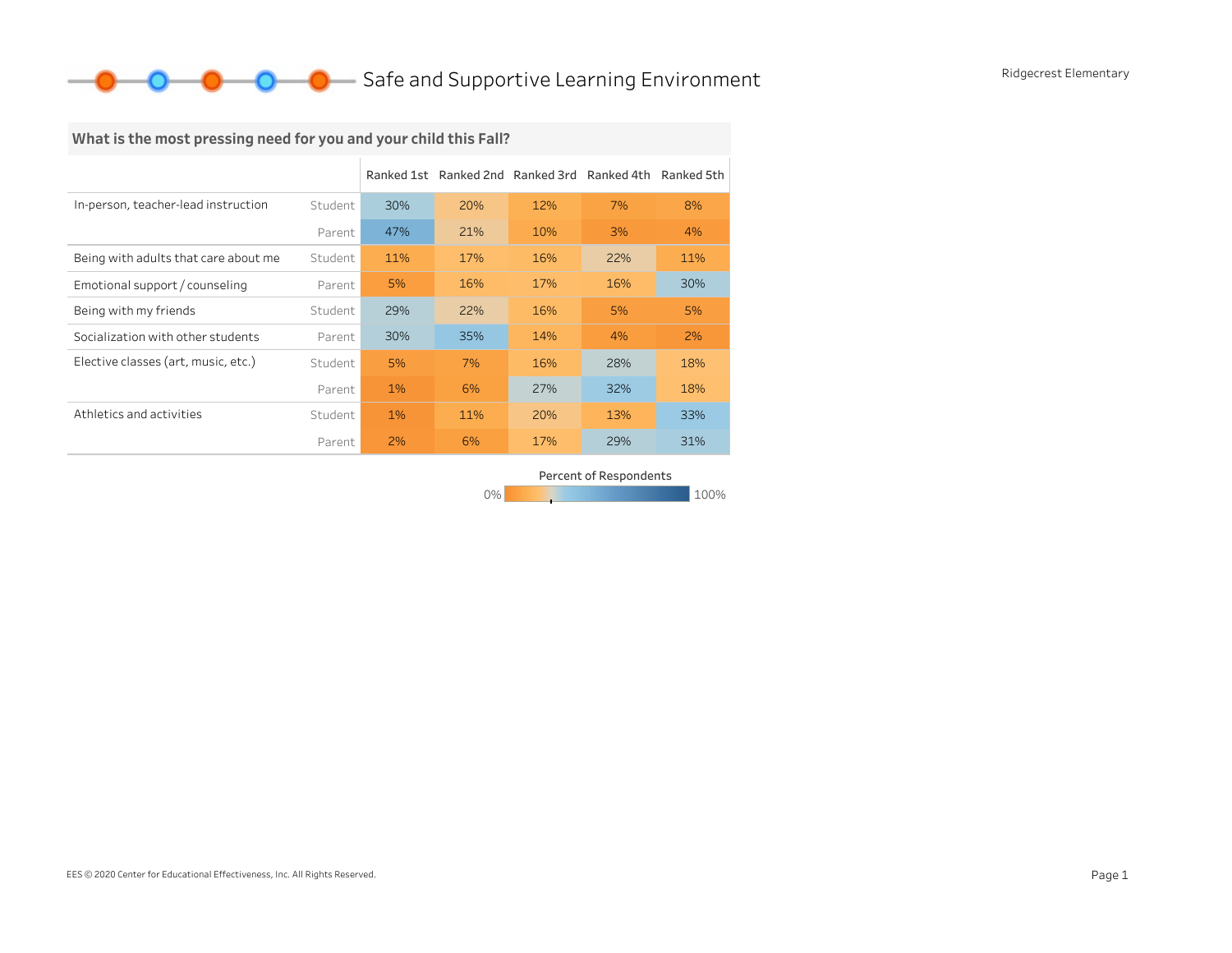

**O** Safe and Supportive Learning Environment Ridgecrest Elementary

#### What is most needed for staff and students to return to in-person school?

Total Needed/Not Needed

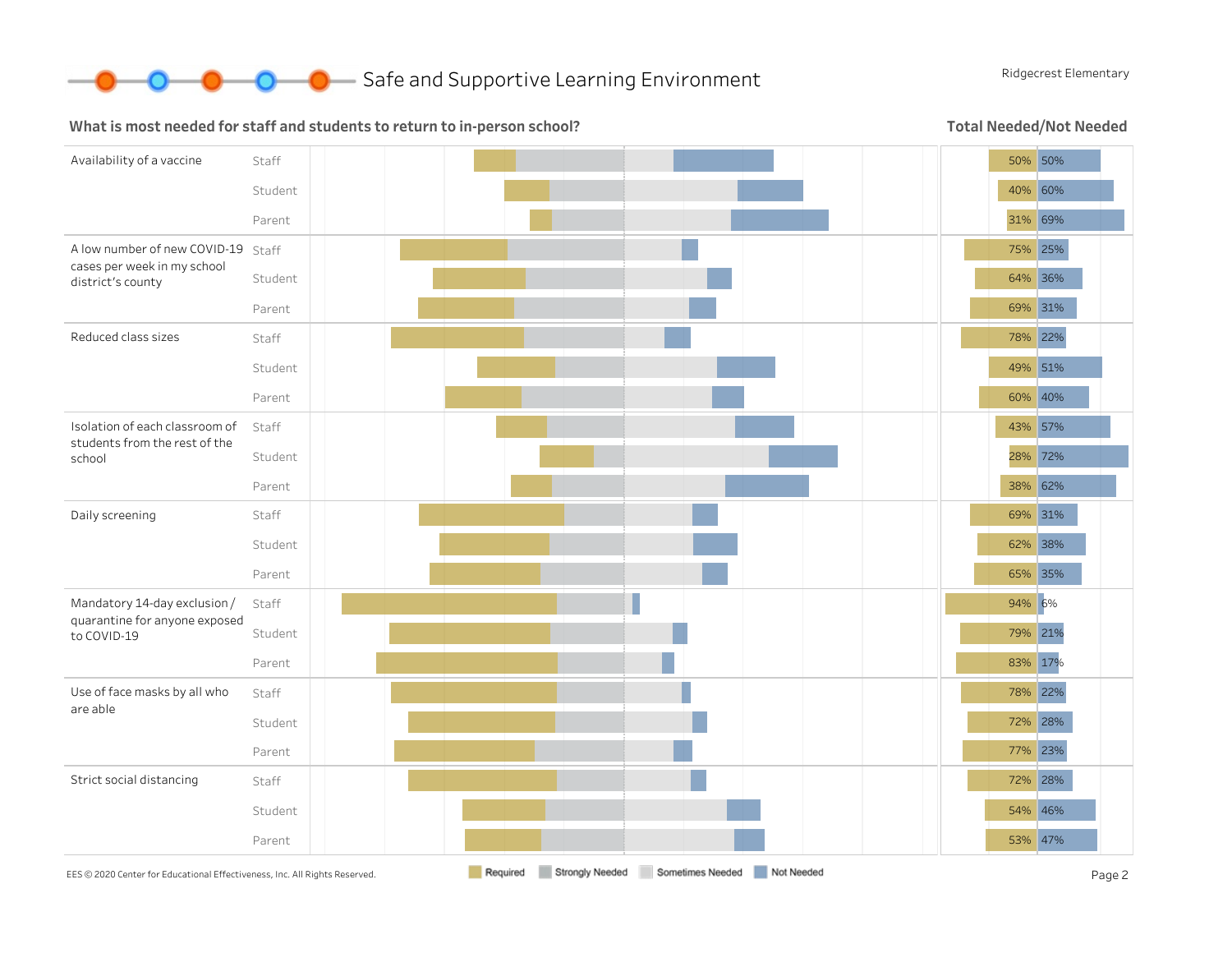

#### What is the greatest concern about returning to school?

Total Concerned/Not Concerned

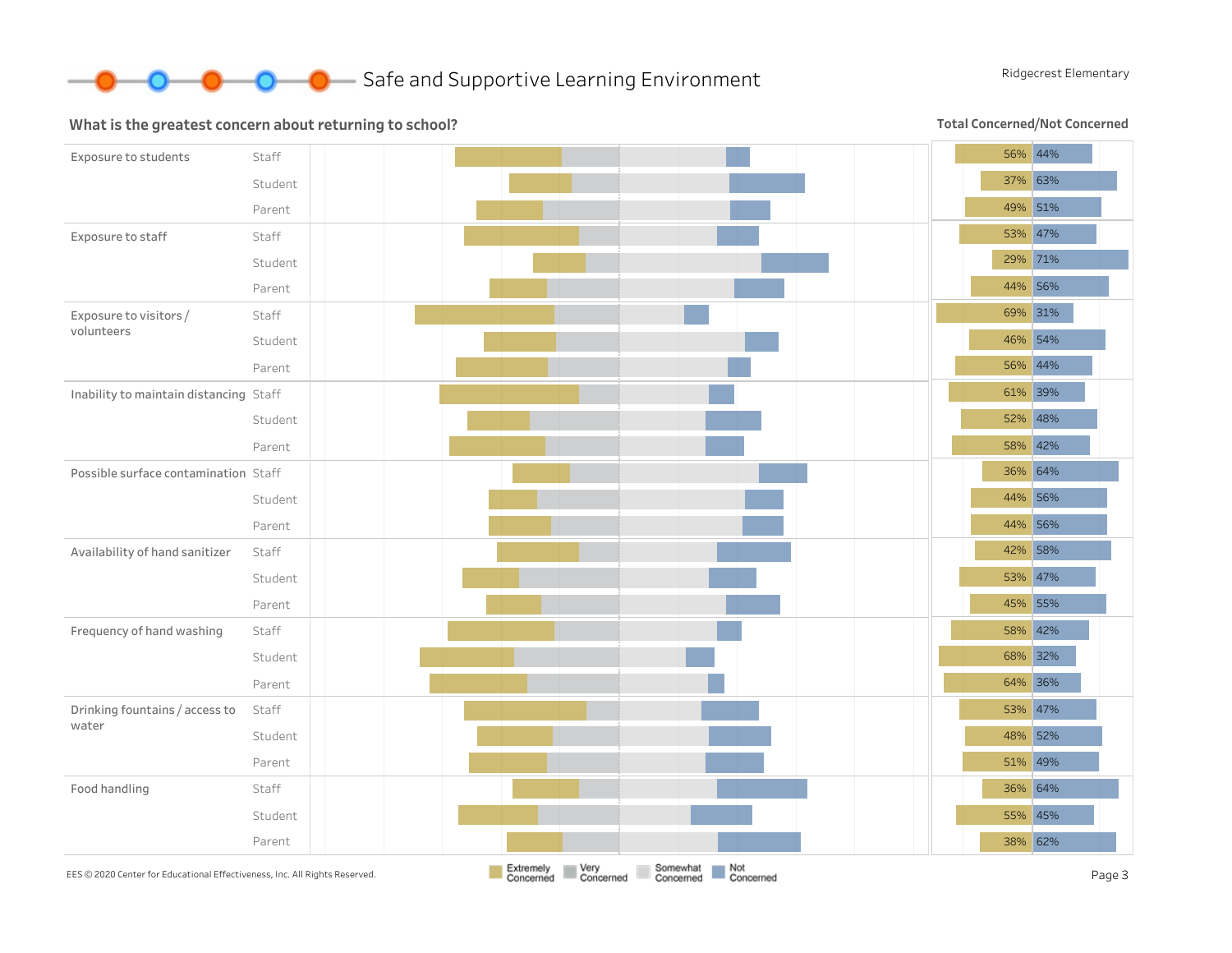### **O** Teaching and Learning: Time Management Ridgecrest Elementary

#### What helped with time management during distance learning? Blue represents highest responses.

|                                                                        | Staff          | Student        | Parent |
|------------------------------------------------------------------------|----------------|----------------|--------|
| Call or text due date reminder                                         | 4              | $\mathbf{1}$   | 9      |
| Call or text general check in                                          | 5              | $\overline{4}$ | 12     |
| Daily learning plan provided by teacher                                | $\mathbf 1$    | 15             | 62     |
| Email due date reminder                                                | 6              | 8              | 38     |
| Email general check in                                                 | 16             | 11             | 63     |
| Email virtual meeting reminder                                         | 17             | 21             | 76     |
| Having a single contact person from school                             | $\overline{c}$ | 8              | 40     |
| Learning Management Systems (i.e. Google<br>Classroom, Canvas, SeeSaw) | 12             | 49             | 160    |
| My own digital calendar                                                | 15             | 18             | 61     |
| My own paper calendar                                                  | 13             | 8              | 44     |
| Other                                                                  | $\overline{4}$ | 15             | 21     |
| Regular email from teacher                                             | 7              | 44             | 171    |
| Weekly learning plan provided by teacher                               | 8              | 51             | 170    |



EES©2020CenterforEducationalEffectiveness,Inc.AllRightsReserved. Page4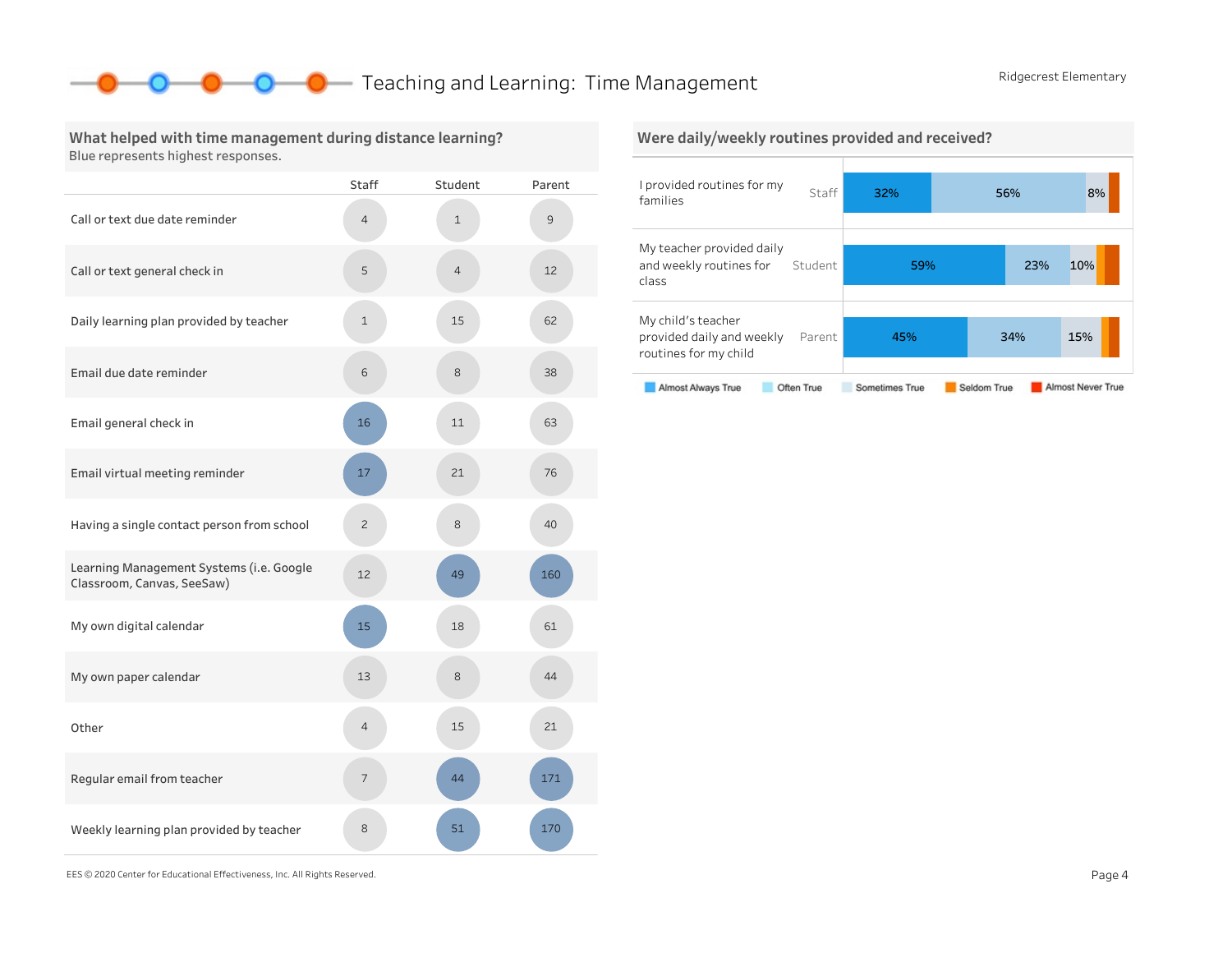## **O** Teaching and Learning: Learning Tools Ridgecrest Elementary



What Learning Tools worked well? Blue represents highest responses.

|                                                                        | Staff          | Student         | Parent | Stat           |
|------------------------------------------------------------------------|----------------|-----------------|--------|----------------|
| Daily learning plan provided by teacher                                | $\overline{c}$ | 13              | 59     | $\mathbf{1}$   |
| Email                                                                  | $\overline{7}$ | 12 <sup>2</sup> | 40     | $\mathbf{1}$   |
| <b>Learning Games</b>                                                  | 5              | 19              | 63     | $\mathbf{1}$   |
| Learning Management Systems (i.e. Google<br>Classroom, Canvas, SeeSaw) | 14             | 32              | 132    |                |
| Learning Software (i.e. Bridges, Wonders)                              | $\mathbf{1}$   | 8               | 42     | $6\phantom{a}$ |
| Links to various learning tools and activities                         | 5              | 17              | 52     | 3              |
| Online Lessons (i.e. Kahn Academy)                                     | 6              | 22              | 100    | $\overline{c}$ |
| Other videos posted by the teacher                                     | 6              | 15              | 63     | $\overline{c}$ |
| Phone call                                                             | $\overline{c}$ | $\mathbf{1}$    | 14     | 3              |
| Sharing software (i.e. Flipgrid)                                       | 6              | 3               | 8      | $\mathbf{1}$   |
| Short quizzes                                                          | $\overline{c}$ | 12              | 27     | $\mathbf{1}$   |
| Slideshows                                                             | $\overline{4}$ | $7\overline{ }$ | 33     | $\overline{c}$ |
| Video Conferencing (i.e. Zoom)                                         | 19             | 43              | 147    | $\mathbf{1}$   |
| Videos created by the teacher                                          | 15             | 29              | (136)  |                |
| Weekly learning plan provided by teacher                               | $\overline{9}$ | 38              | 144    | $\mathbf{1}$   |





What Learning Tools did not work well? Gold represents highest responses.

| Staff          | Student        | Parent |
|----------------|----------------|--------|
| $\mathbf{1}$   | 3              | 13     |
| $\mathbf 1$    | $\overline{c}$ | 22     |
| $\mathbf 1$    | 6              | 16     |
|                | 3              | 36     |
| 6              | $\mathbf{1}$   | $18\,$ |
| 3              | $\overline{7}$ | 41     |
| $\overline{c}$ | $\mathbf{1}$   | 19     |
| $\mathbf{Z}$   | $\overline{7}$ | 25     |
| 3              | 3              | 17     |
| $\mathbf 1$    | 3              | $17\,$ |
| $\mathbf 1$    | $\overline{c}$ | $11\,$ |
| $\overline{c}$ | $\overline{7}$ | 19     |
| $\mathbf 1$    | 5              | 40     |
|                | 6              | 25     |
| $\mathbf 1$    | 3              | 16     |

EES©2020CenterforEducationalEffectiveness,Inc.AllRightsReserved. Page5

D—0-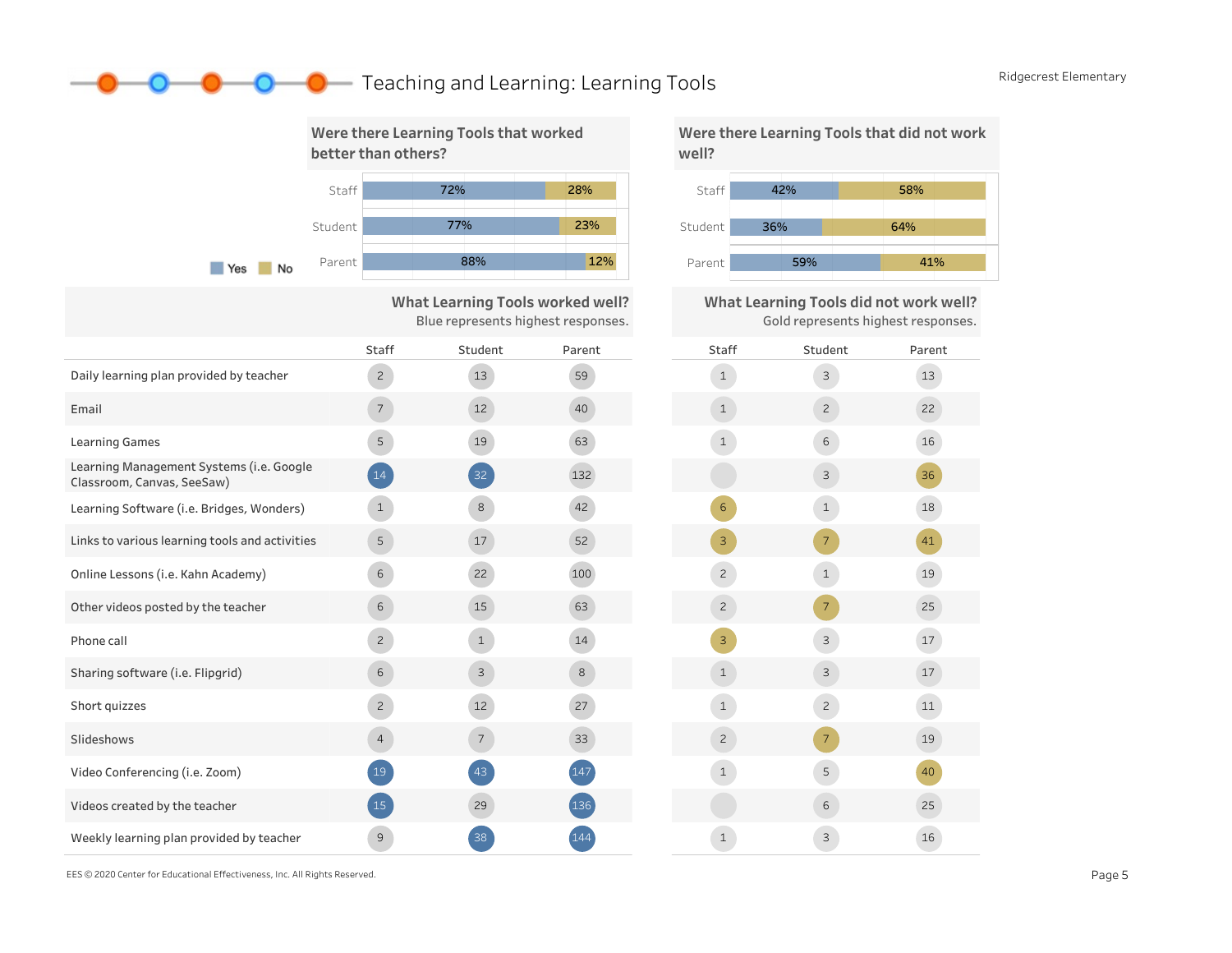# **O** Ridgecrest Elementary

#### Did our parents receive the information they needed to support student learning?



#### How effective was our instruction around learning targets?

| I understood the learning<br>goals for my child's<br>lessons                                     | Parent | 16% | 30% | 32% | 10% 11% |
|--------------------------------------------------------------------------------------------------|--------|-----|-----|-----|---------|
| I focused on the essential<br>standards and learning<br>targets from each unit of<br>instruction | Staff  |     | 46% | 50% |         |

Did our parents access teaching videos to support their child's learning







| What were students' perceptions about the amount of school work |  |
|-----------------------------------------------------------------|--|
| assigned?                                                       |  |

| I had an appropriate<br>amount of school work           | Student | 26% | 34% | 20% | 11% 9% |    |
|---------------------------------------------------------|---------|-----|-----|-----|--------|----|
| My child had an<br>appropriate amount of<br>school work | Parent  | 19% | 29% | 28% | 18%    | 8% |

Almost Always True Sometimes True Almost Never True Often True Seldom True

EES©2020CenterforEducationalEffectiveness,Inc.AllRightsReserved. Page6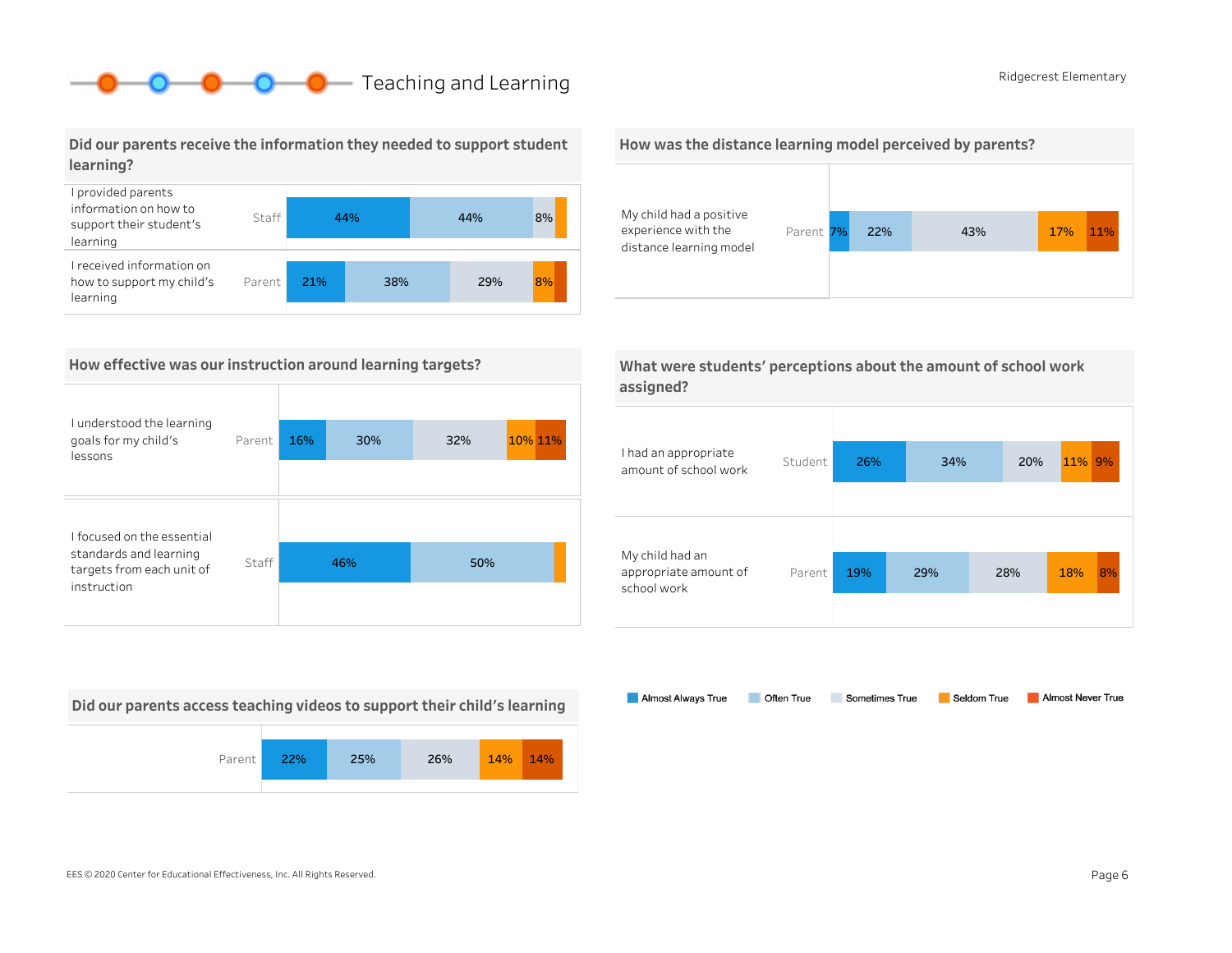# Scheduling and Staffing Ridgecrest Elementary

If not all students are able to attend school during the initial reopening, what criteria should be used to select students for in-person learning?

|                              |         | Ranked<br>1st | Ranked<br>2nd | Ranked<br>3rd          | Ranked<br>4th |
|------------------------------|---------|---------------|---------------|------------------------|---------------|
| Age                          | Staff   | 25%           | 31%           | 25%                    | 14%           |
|                              | Student | 7%            | 20%           | 22%                    | 25%           |
|                              | Parent  | 25%           | 24%           | 21%                    | 14%           |
| <b>Instructional Content</b> | Staff   | 6%            | 25%           | 39%                    | 25%           |
|                              | Student | 16%           | 22%           | 29%                    | 8%            |
|                              | Parent  | 11%           | 22%           | 33%                    | 19%           |
| <b>Student Need</b>          | Staff   | 58%           | 19%           | 14%                    | 3%            |
|                              | Student | 39%           | 22%           | 8%                     | 7%            |
|                              | Parent  | 39%           | 27%           | 14%                    | 4%            |
| Choice / Volunteers          | Staff   | 6%            | 19%           | 17%                    | 56%           |
|                              | Student | 14%           | 9%            | 17%                    | 36%           |
|                              | Parent  | 11%           | 11%           | 16%                    | 46%           |
|                              |         |               | 0%            | Percent of Respondents | 100%          |



Whose ability to return to work is dependent on their child attending school full-time?



Who has issues with childcare if an alternative schedule is implemented at the beginning of the year (such as AM only, alternate days)?

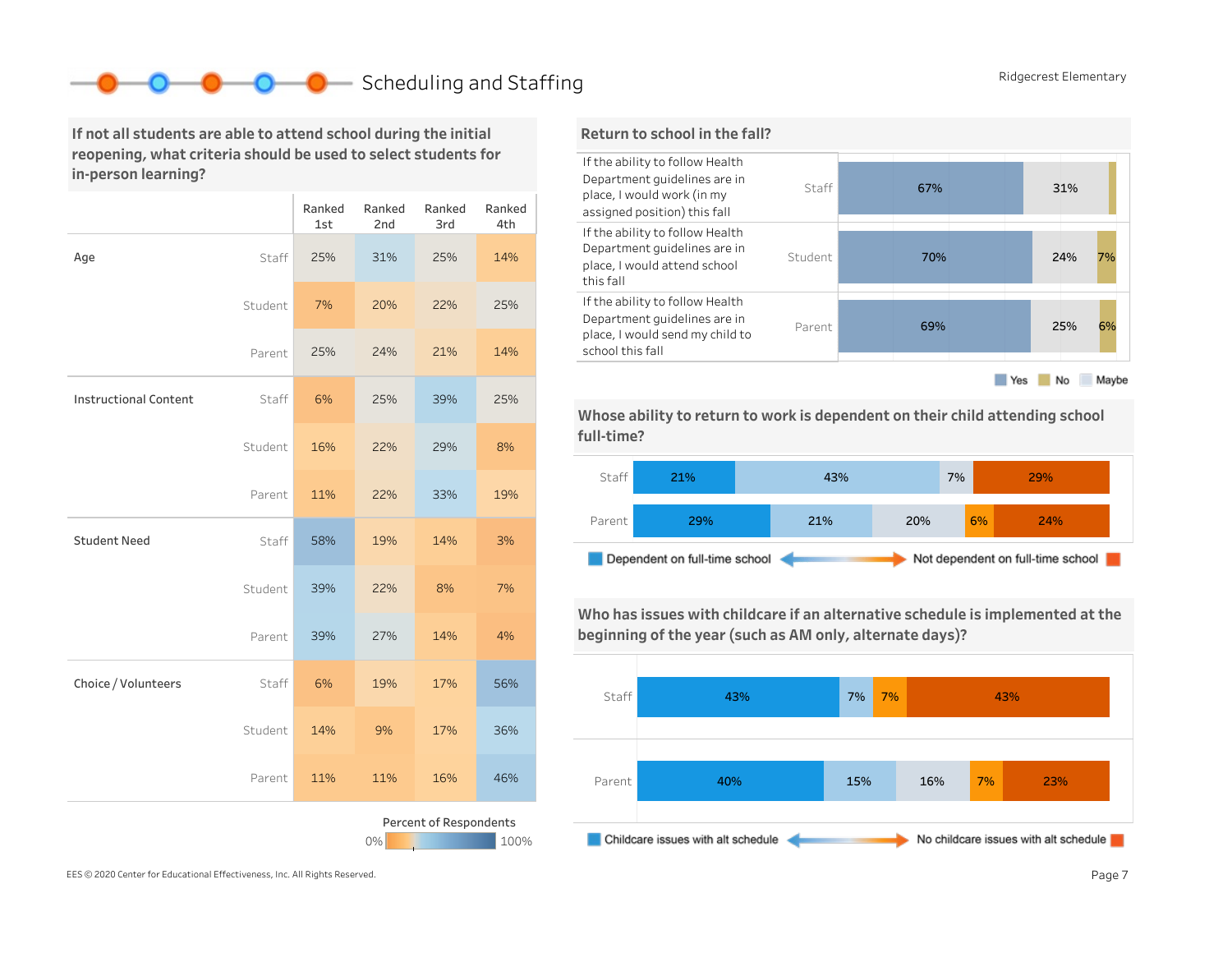**O O O** Transportation and Food Service Ridgecrest Elementary



What was the school meal experience like for students and parents?

#### Yes No N/A

What percentage of students can get to school without busing?

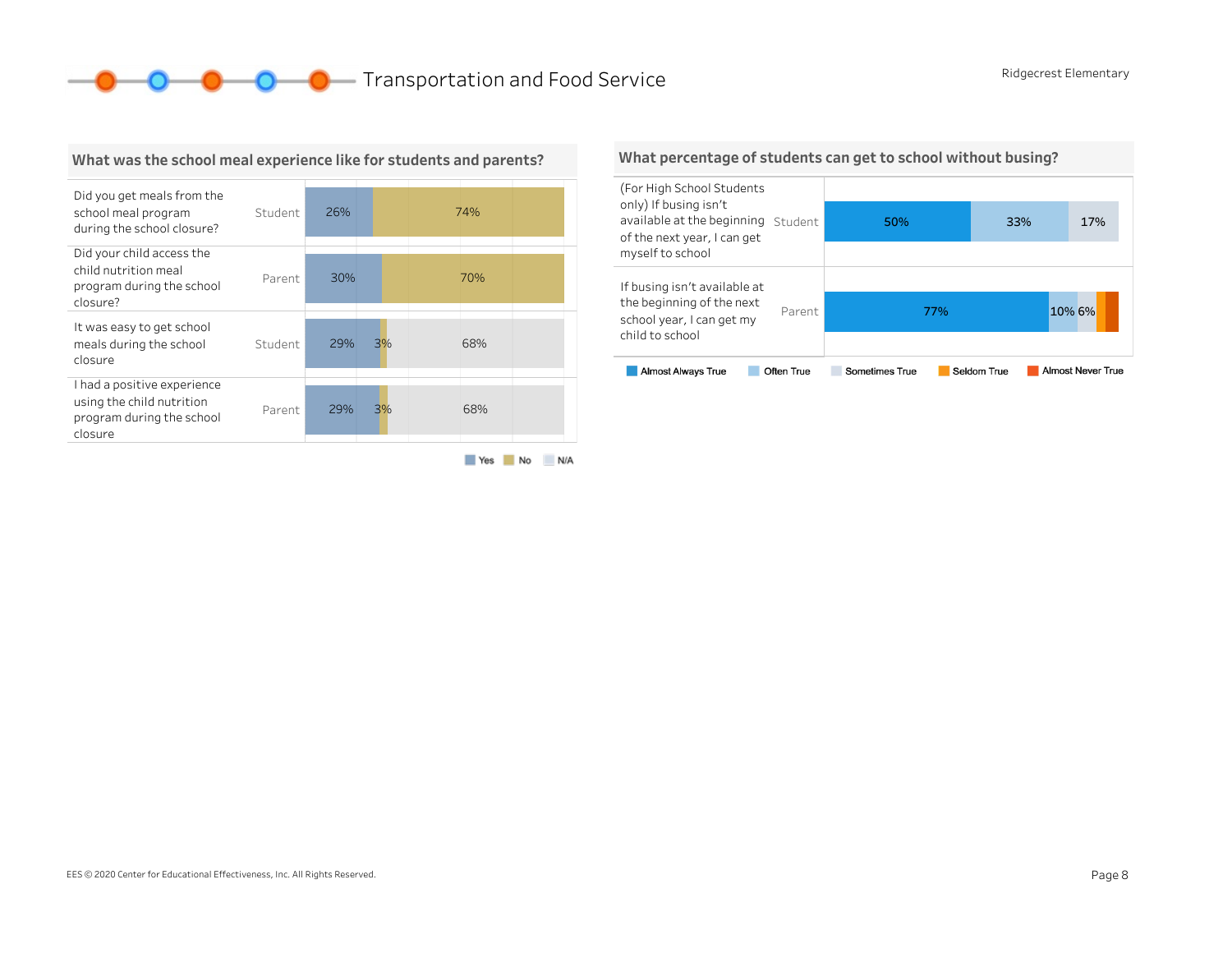### ■ Shoreline Public School Questions Ridgecrest Elementary

Do you anticipate your child will need food service support (free/reduced cost meals, weekend food packs)?



Was it easy for you to find your child's assignments?



Are you receiving communication from the school in a language that you understand?



How do you prefer to receive communication from your school or district for general information?



How do you prefer to receive communication from your school or district for class assignments?

|        | Phone Call | Email | Text Mess US Mail Social Me |  | Other |
|--------|------------|-------|-----------------------------|--|-------|
| Parent |            |       | 11                          |  |       |



If we have home learning in some form in the fall, what would help students be successful? Blue represents highest responses.





Very Prepared Somewhat Prepared Somewhat Unprepared Very Unprepared  $\overline{\mathbb{R}}$ 

If your child received intervention services, how well did those interventions work to support your child's learning?



How well prepared do you feel students are academically for next school year?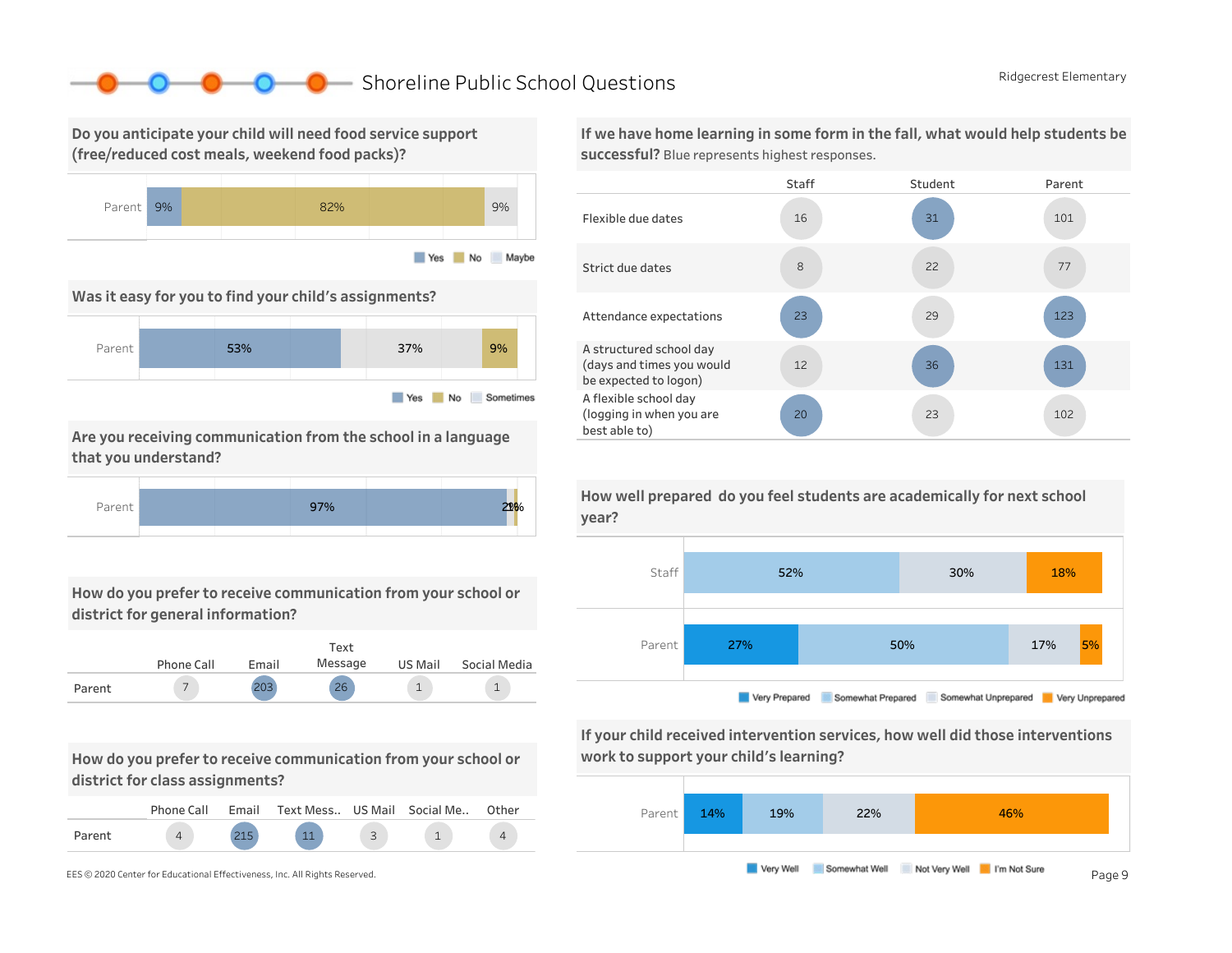### **O** Access and Engagement: Virtual Meetings Ridgecrest Elementary



What happened if a student missed a virtual meeting?



Frequency of Virtual Class/Group by Responses Blue represents highest responses.



| Often True<br>Almost Always True                         |         | Sometimes True | Seldom True |     | Almost Never True |
|----------------------------------------------------------|---------|----------------|-------------|-----|-------------------|
| Virtual contacts help me<br>feel connected to my stud    | Staff   | 33%            | 19%         | 48% |                   |
| Virtual contacts help me<br>feel connected to my teac    | Student |                | 84%         |     | 11%               |
| Virtual contacts helped my<br>child feel connected to th | Parent  |                | 83%         |     | 13%               |
| Virtual contacts help me<br>feel connected to my stud    | Parent  |                | 64%         | 16% | 20%               |
|                                                          |         |                |             | Yes | N/A<br>No         |

#### Staff Student Parent Lessthanonceaweek 1-2times/week 3-4 times/week Everyday 14 21 186 2 4 3 21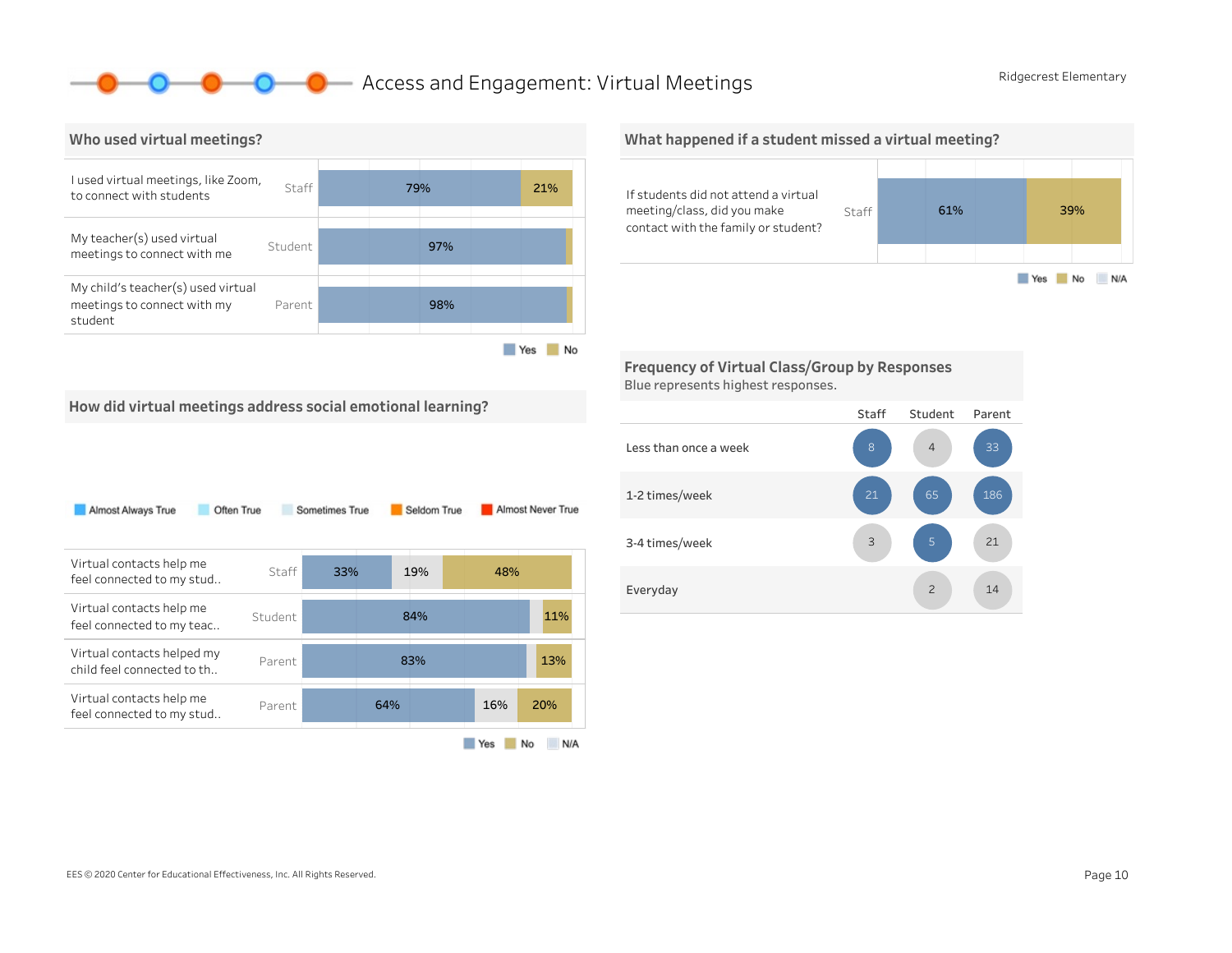# **O O** Access and Engagement Ridgecrest Elementary





### Who accessed the district's COVID-19 online resources?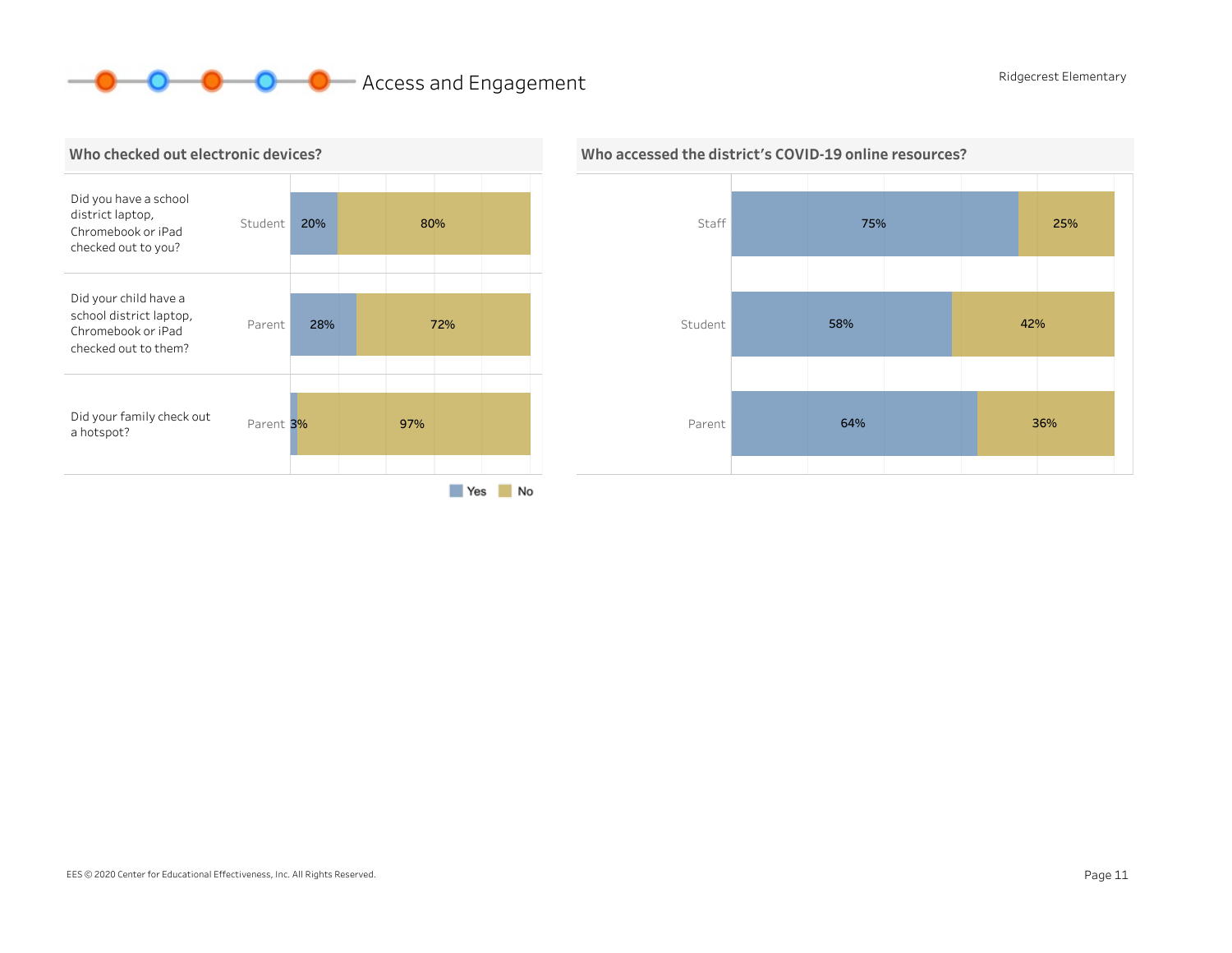# **O** O O Staff Demographics Ridgecrest Elementary



| Level                    |  |  |  |
|--------------------------|--|--|--|
|                          |  |  |  |
|                          |  |  |  |
|                          |  |  |  |
| Elementary   36 (100.0%) |  |  |  |
|                          |  |  |  |
|                          |  |  |  |
|                          |  |  |  |
|                          |  |  |  |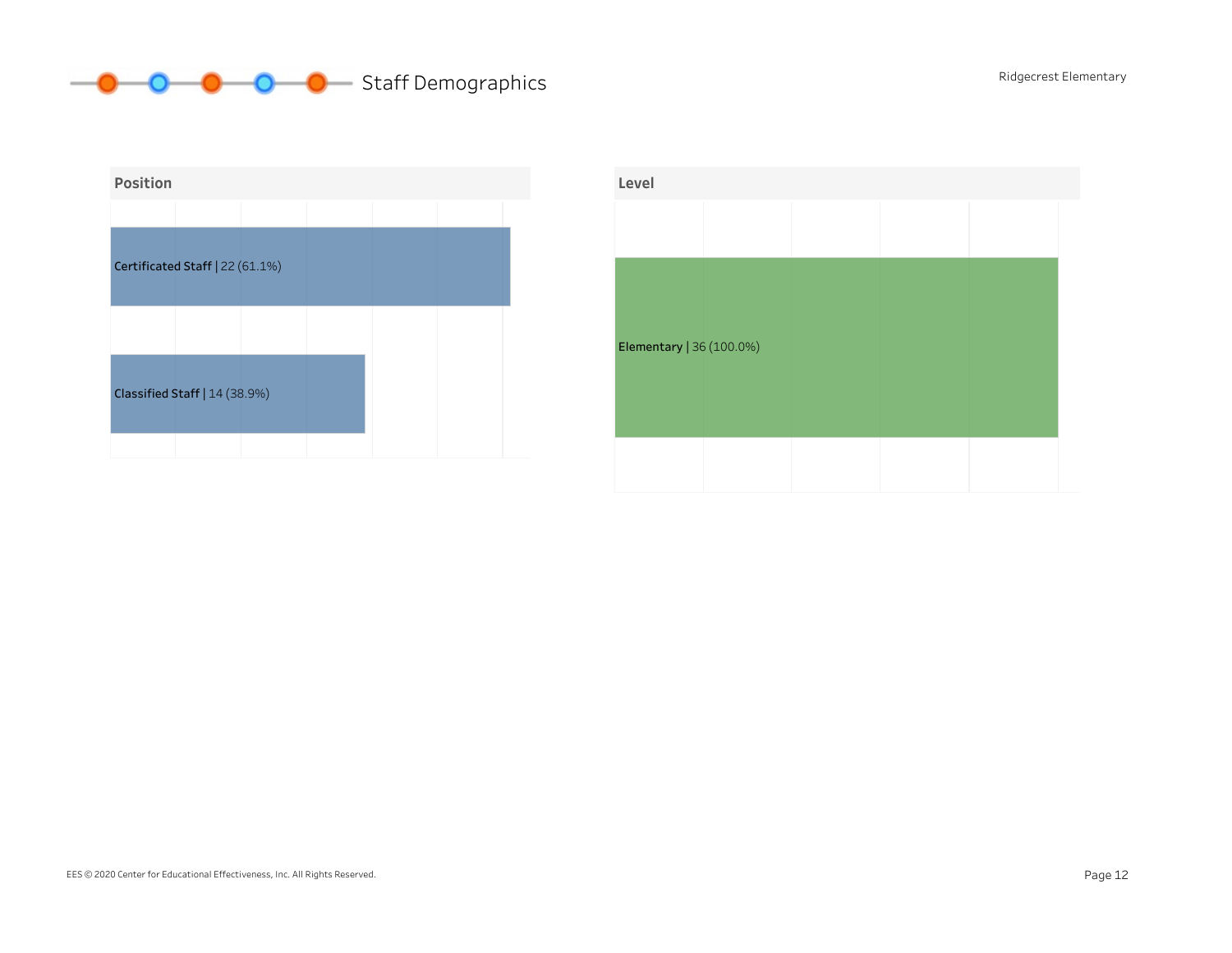# **O** Student Demographics Ridgecrest Elementary



| <b>Ethnicity</b> |  |  |  |  |
|------------------|--|--|--|--|
|------------------|--|--|--|--|





| What is your primary home language? |  |  |  |
|-------------------------------------|--|--|--|
|                                     |  |  |  |
| English   64 (85.3%)                |  |  |  |
| Chinese   5 (6.7%)                  |  |  |  |
| Other   3 (4.0%)                    |  |  |  |
| <b>Spanish</b>   $3(4.0%)$          |  |  |  |